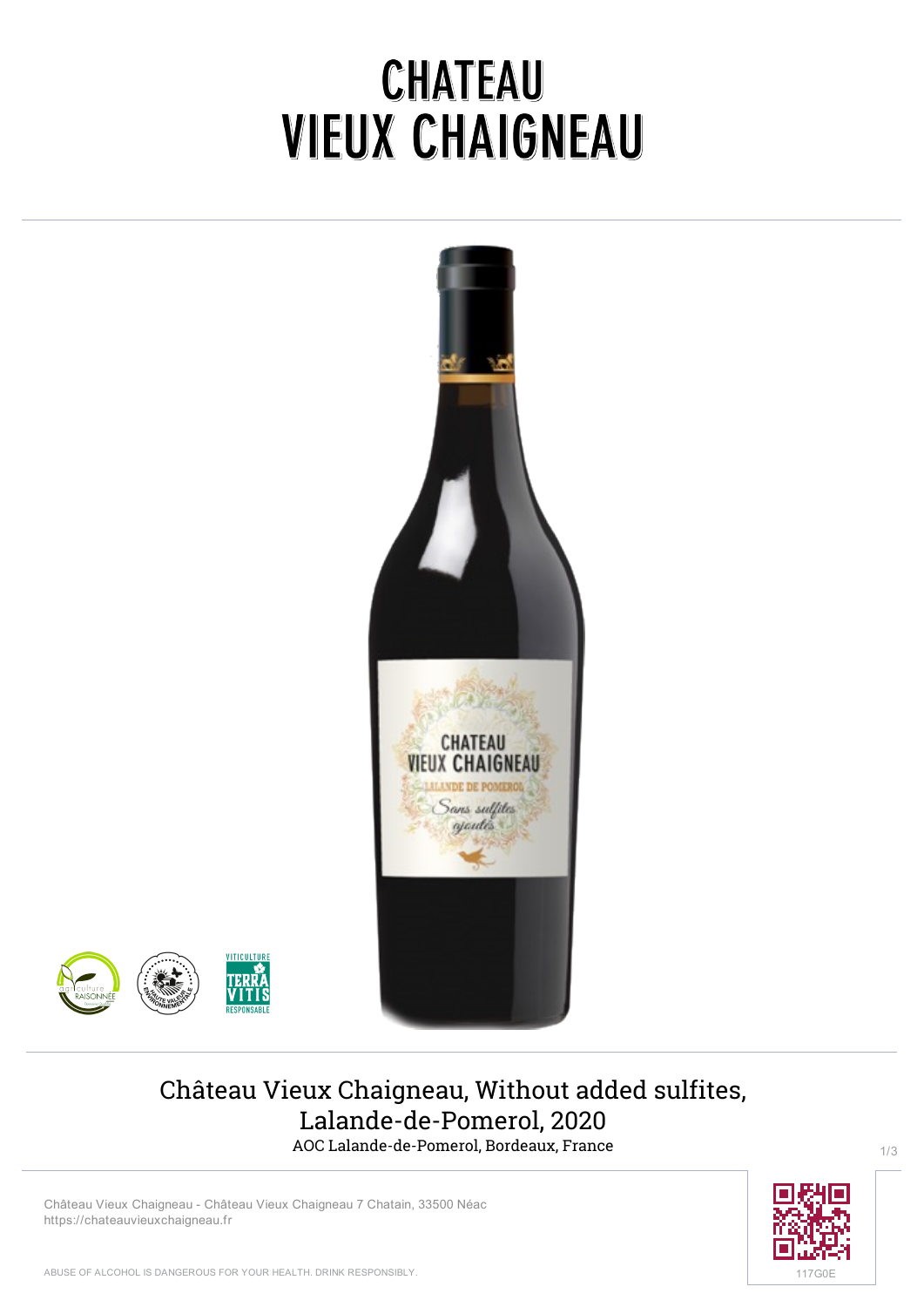# **CHATEAU VIEUX CHAIGNEAU**

## **Château Vieux Chaigneau, Without added sulfites, Lalandede-Pomerol, 2020**

AOC Lalande-de-Pomerol, Bordeaux, France

## *The cuvée Without added sulfites du Château Vieux Chaigneau is an explosion of fruit that takes care of its environment.*

#### **THE STORY**

This wine is the result of a commitment and a special requirement. Always with the aim of revealing the best of its terroir this 100% Merlot cuvée was elaborated without adding sulphites. It is Terra Vitis certified for sustainable viticulture: Winegrowers have optimised the use of natural resources to cultivate the vine and chemical treatments are only used as a last resort.

#### **THE VINTAGE**

This year 2020 will remain marked as a great vintage, especially on the right bank of Bordeaux, thanks to the Merlot grape that was harvested at the optimum of its maturity, just before the rains of late September. This grape majority at Château Vieux Chaigneau gives us a high quality.

#### **TERROIR**

Located in the town of Néac, the 100% Merlot grape comes from a plot of about 0.5 hectares selected for the quality of its fruits. The vineyard has one of the best terroirs of the Lalande de Pomerol appellation, 1km from the famous Château Petrus. The vines are grown on sandy-silty and clay soils, without herbicide, the estate is certified Terra Vitis.

#### **VINIFICATION**

Vinification in cement vats where the wine will remain 8 months before bottling. No sulphites are added during vinification. Sulphites usually inhibit undesirable yeasts or bacteria and protect the wine from oxidation. Thus, this wine requires perfect grapes, great attention and many analyses during the winemaking to ensure that it remains healthy.

| VARIETALS   | <b>SPECIFICATIONS</b>   |
|-------------|-------------------------|
| Merlot 100% | Alcohol content: 14 ABV |
|             | No sulphites.           |

#### **SERVING**

To be tasted fresh (15°C) and ideally after a carafage to oxygenate the wine so that it develops all its aromas. Opening the bottle 1 to 2 hours before the tasting is a very good alternative that also allows an explosion of aromas.

#### **VISUAL APPEARANCE**

A deep and bright red color.

### **AT THE NOSE**

The nose releases mainly aromas of red fruits such as cherry and strawberry.

### **ON THE PALATE**

The palate is rich and very fruity with a perfectly balanced structure with soft tannins.



**Château Vieux Chaigneau** - Château Vieux Chaigneau 7 Chatain, 33500 Néac <https://chateauvieuxchaigneau.fr>